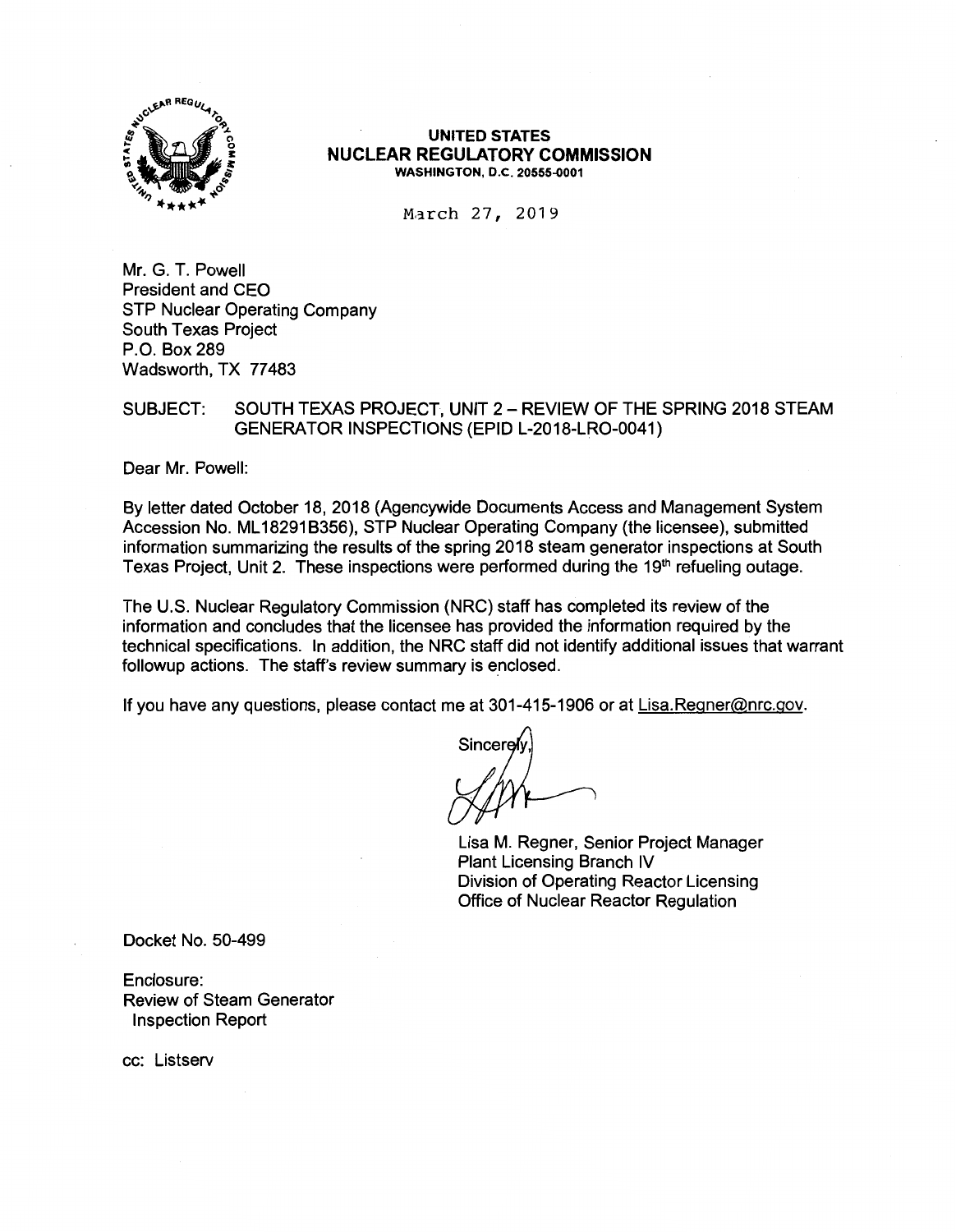# REVIEW OF THE 2018 STEAM GENERATOR INSPECTION REPORT

# STP NUCLEAR OPERATING COMPANY

### SOUTH TEXAS PROJECT, UNIT 2

#### DOCKET NO. 50-499

By letter dated October 18, 2018 (Agencywide Documents Access and Management System Accession No. ML 182918356), STP Nuclear Operating Company (the licensee), submitted information summarizing the results of the spring 2018 steam generator (SG) inspections at South Texas Project (STP), Unit 2. These inspections were performed during refueling outage 19.

The four model Delta 94 SGs at STP, Unit 2, were designed by Westinghouse and installed in December 2002. These replacement SGs each contain 7,585 thermally treated Alloy 690 tubes. The tubes have a nominal outside diameter of 0.688 inches, a nominal wall thickness of 0.040 inches, and are supported by stainless steel tube support plates with trefoil-shaped holes. The U-bends of the tubes in rows 1 through 17 were thermally stress relieved after bending.

The licensee provided the scope, extent, methods, and results of its SG tube inspections in the letter dated October 18, 2018. In addition, the licensee described corrective actions, such as tube plugging, taken in response to the inspection findings.

Based on the U.S. Nuclear Regulatory Commission (NRC) staff's review of the information provided by the licensee, the staff has the following observations and comments:

- A ding (DNG) is a baseline indication where the tubing inside diameter is less than normal. The degradation assessment specified that all DNGs greater than 5 volts, which were reported in the baseline examination, would be inspected with a +Point™ probe coil. The licensee reported eight DNGs in the STP, Unit 2, SGs with greater than 5-volt signals and that they were inspected with a +Point™ probe with no degradation identified.
- The licensee reported that use of the dent (DNT) indication code has been discontinued. Prior cycle DNT indications are now associated with the DNG three-letter code.
- While performing inspections inside SG 2C, the battery compartment latch of an inspection camera opened, and a lithium battery fell into the tube bundle. Retrieval efforts were unsuccessful, and the battery was dispositioned to remain in the SG by engineering analysis. Chemistry impacts were expected to be minimal, and a loose part wear analysis predicted that structural integrity limits would be maintained over the next three operating cycles. During startup operations, dissolution of the lithium-ion battery occurred and all impurities identified during the reactor heatup were reduced to acceptable levels, prior to exceeding 20 percent power.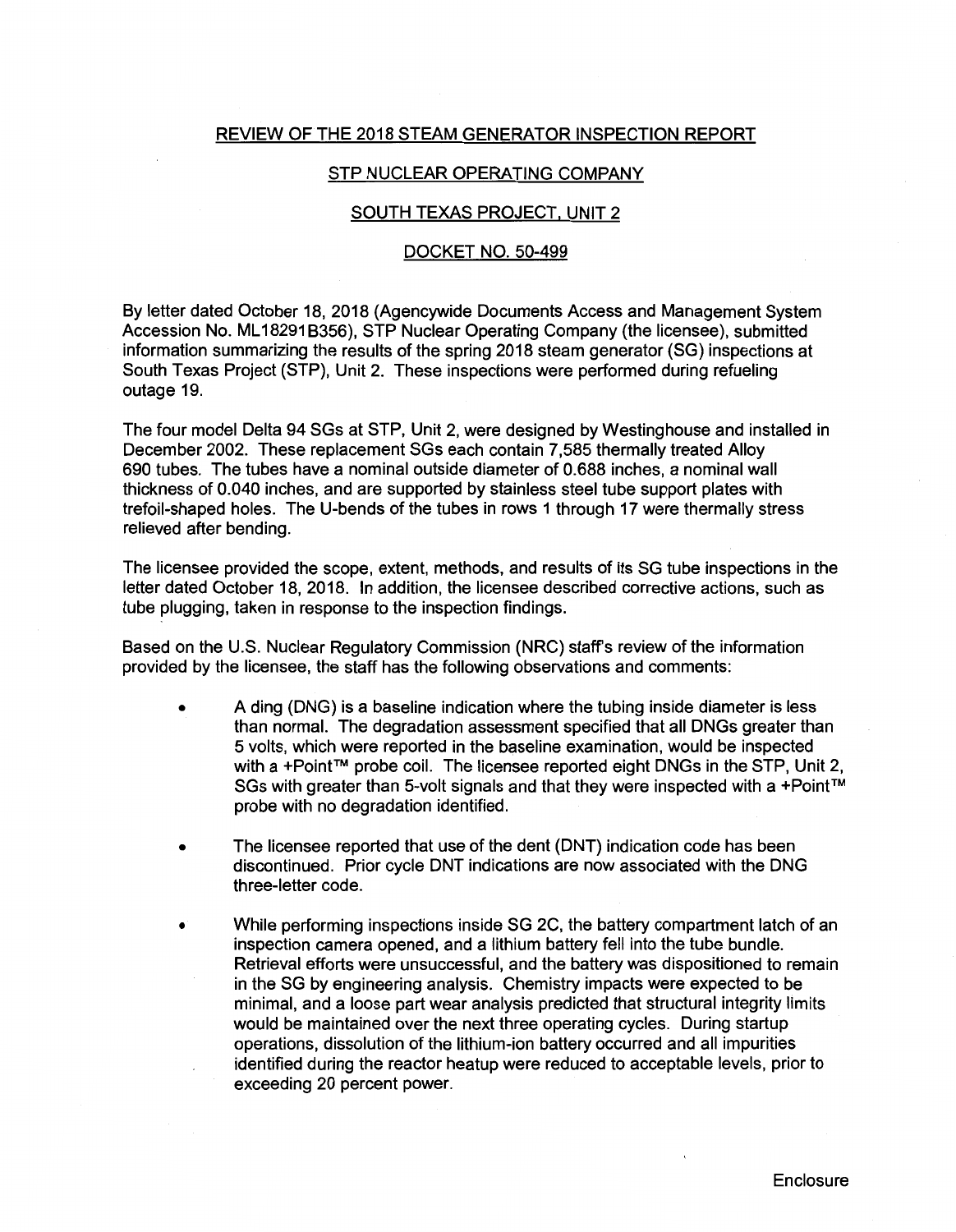Based on a review of the information provided, the NRC staff concludes that the licensee provided the information required by its technical specifications. In addition, the staff concludes there are no technical issues that warrant followup action at this time since the inspections appear to be consistent with the objective of detecting potential tube degradation, and the inspection results appear to be consistent with industry operating experience at similarly designed and operated units.